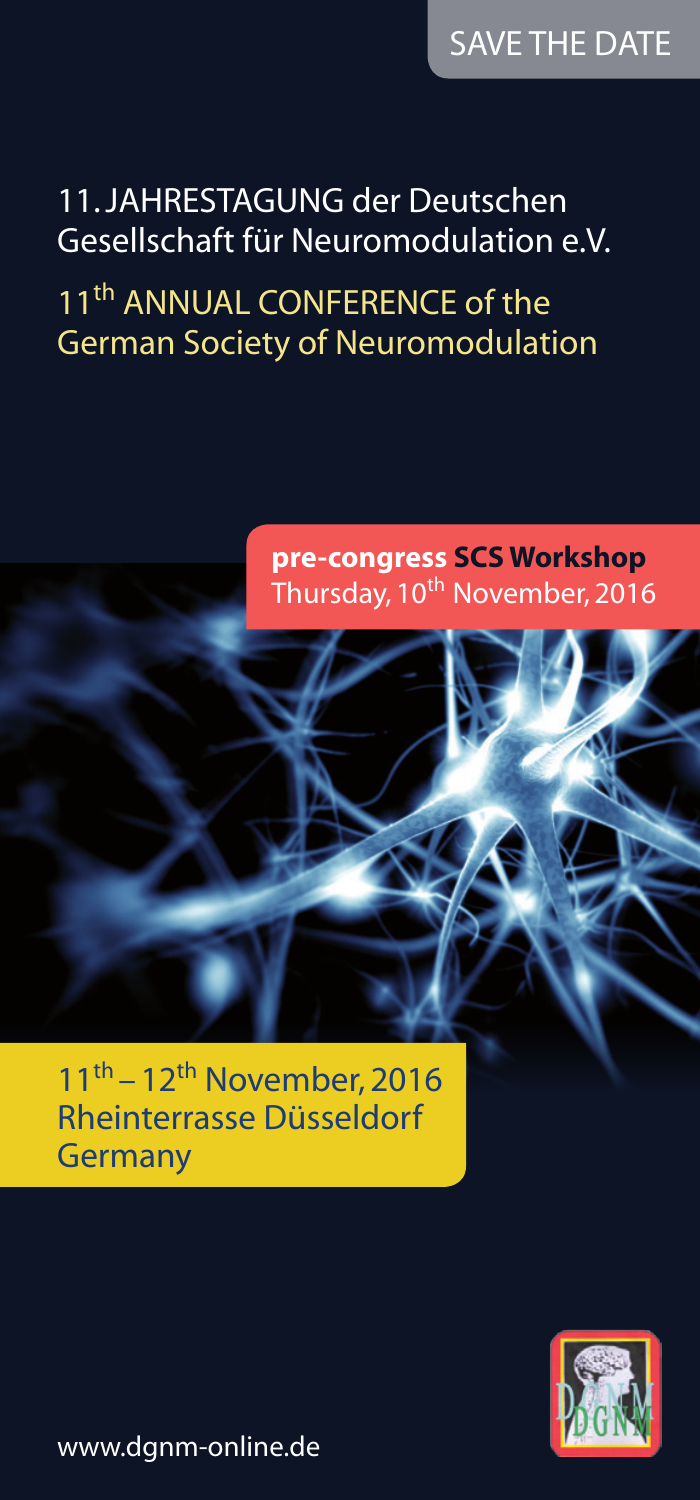## 11th Annual Conference of the German Society of Neuromodulation

Dear colleagues and friends

It is our great pleasure to invite you to the

### **11th annual conference of the German Society of Neuromodulation**

### **Düsseldorf, Germany from 11th –12th November, 2016.**

Since the last year the neuromodulation field has witnessed considerable advancements and innovations prompting for updates, especially in Deep Brain Stimulation and new stimulation paradigms. Regarding the program structure we have maintained the successful concept of a state-of-the-art coverage of SCS and DBS ranging from clinical experiences and basic mechanisms, electrophysiology and imaging, established and on Saturday emerging clinical applications in SCS, DRG, PNS, indications like epilepsy, neuropathic and nociceptive pain but also neuropsychiatric diseases, to ethical aspects and future directions, paradigms and wave forms.

These topics will be started with a plenary lectures, followed by oral communications and lunch break poster presentations. To further enhance interactions and discussions among the participants we have included company sponsored lunch and pre-dinner symposia, which will provide us with the latest technological innovations in the field.

As a pre-congress workshop we are happy to invite you to an outstanding one day SCS workshop which will be held under the hospices of the DGNM, providing the option of participating in a general SCS theoretic part focussing on technique, history and pathophysiology, followed by comparing the different techniques and devices of the participating companies in the cadaver lab in Mülheim (close to Düsseldorf).

We cordially invite you to join us in Düsseldorf and hope you will find this annual conference interesting and stimulating as the first one.

Düsseldorf is the bustling Rhine metropolis and capital of the federal state of North-Rhine Westphalia. Arts, history, fashion, business and the lifestyle of a Rhine metropolis – Düsseldorf has a lot to offer to its visitors. Enjoy your stay in this vibrant city.

We are very pleased to welcome you in Düsseldorf and look forward to sharing and discussing interesting scientific results and new ideas with you.

With best wishes

Ja bpe

Jan Vesper, chairman of the congress

# *Änderungen vorbehalten. Stand: November 2015* www.dgnm-online.de

### **PROGRAM 11th –12th November, 2016**

### **Friday, 11th November, 2016**

- SCS state of the art
- Databases in neuromodulation
- DBS mechanisms, current indications, technical features *Rheinterrasse Düsseldorf*

### **Saturday, 12th November, 2016**

- New paradigms and waveforms in neuromodulation
- Intrathecal drug delivery
- Peripheral nerve stimulation (ONS, VNS, subcut NS) *Rheinterrasse Düsseldorf*

**pre-congress SCS Workshop Thursday, 10th November, 2016 Meducation Center, Mülheim, NRW**